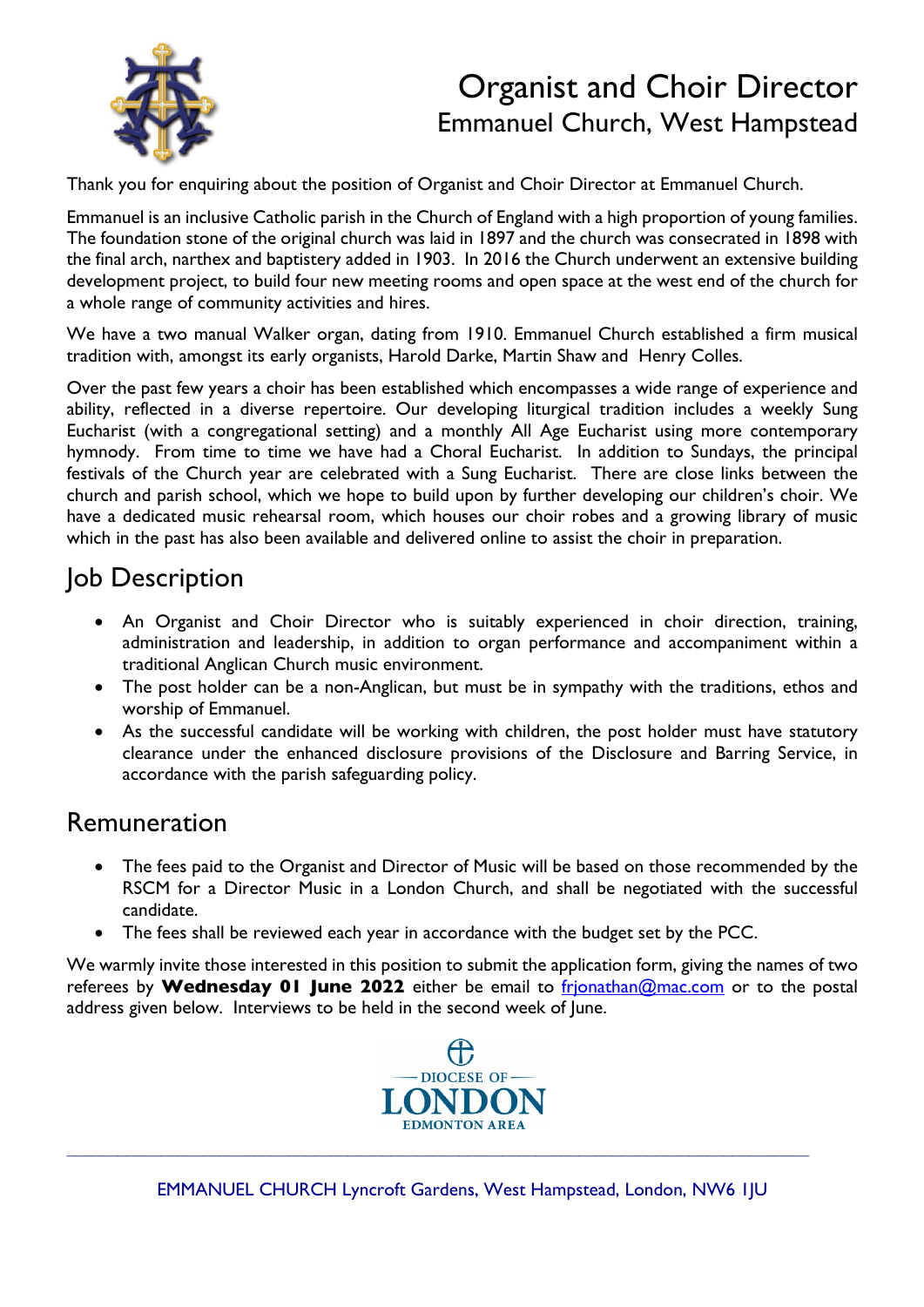# **The organ**





The organ at Emmanuel was built by J W Walker and Sons in 1910.

The casework, made up of the characteristic Walker 'W' shape, incorporates some speaking pipes and was installed in 1914. It was substantially cleaned and revoiced by Walkers in 1956.

A new blower installed in 1996 by BOB.

The organ is a three manual instrument with only two completed.

# **Specification of the Organ**

#### **Pedal**

- 1 Open Diapason 16
- 2 Bourdon 16
- 3 Spare
- 4 Octave 8
- 5 Spare
- 6 Flute 8
- 7 Spare

#### **Great**

- 14 Spare
- 15 Open Diapason large 8
- 16 Open Diapason 8
- 17 Wald Flute 8
- 18 Dulciana 8
- 19 Principal 4
- 20 Harmonic Flute 4
- 21 Fifteenth 2
- 22 Spare

# **Swell**

- 23 Open Diapason 8
- 24 Stopped Diapason 8
- 25 Echo Gamba 8
- 26 Voix Celeste 8
- 27 Principal 4
- 28 Fifteenth 2
- 29 Mixture III
- 30 Spare
- 31 Horn 8
- 32 Oboe 8
- 33 Tremulant (uses 'spare' stop)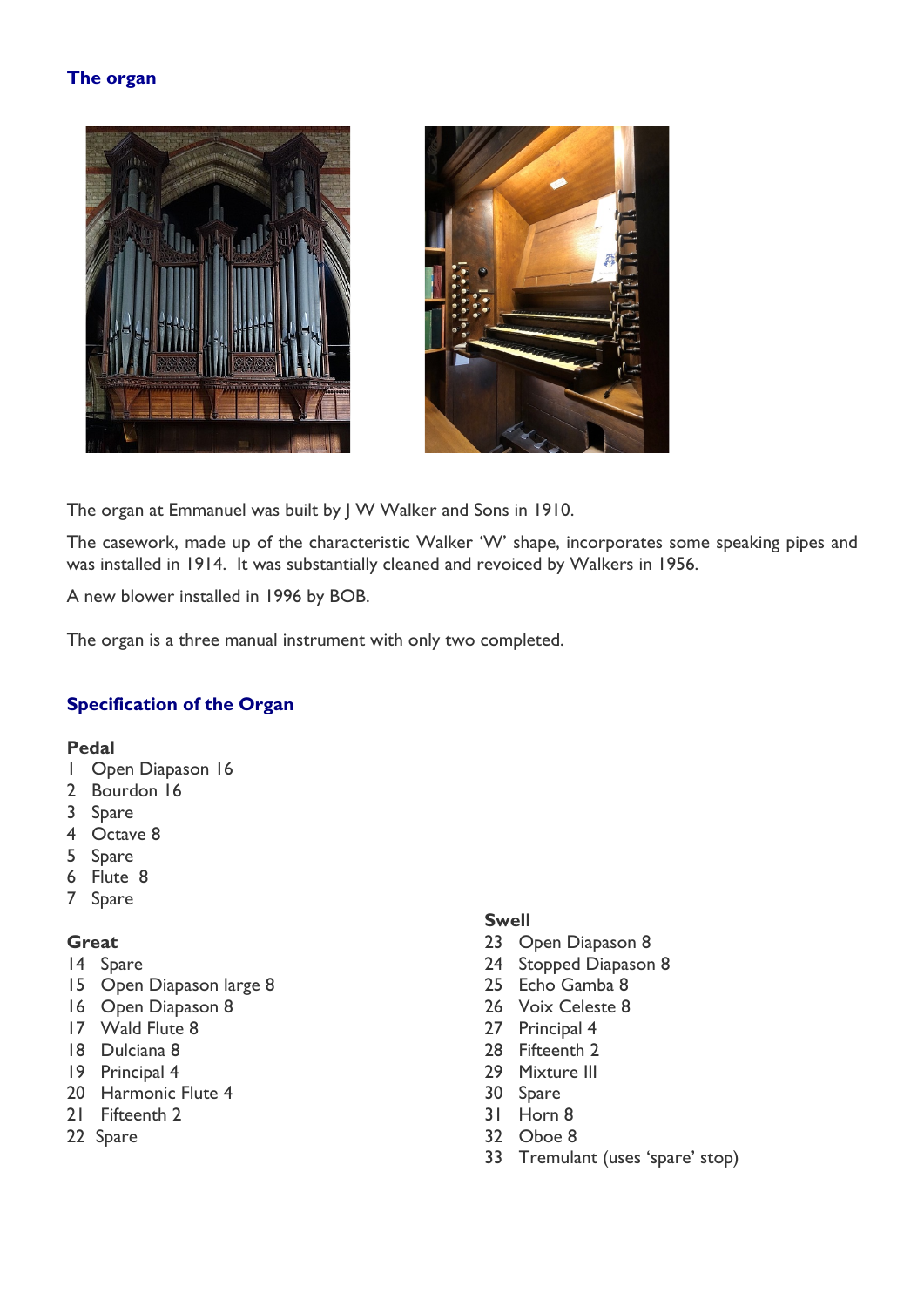# **The choir**

The Sung Eucharist on Sunday morning at 10.30 am is supported by a voluntary robed choir of mixed voices and ability of between 8 and 10 adults and a few children. On the first Sunday of the month the choir is joined by our growing children's choir, which we are wanting to grow and develop. There is a dedicated choir room (shared with the parish office) where the music library and robes are kept.

In addition to Sunday morning services, the choir also supports other services, including the principal feasts of the Church year, Ash Wednesday, Maundy Thursday, Good Friday Holy Saturday and the Christmas Carol Service. In recent years the Carol Service has also been augmented by the local choir Cantereas singers.

Currently choir practices are held before the Sung Eucharist on Sunday mornings and before the extra services for the principal feasts and at other times as required.

# **Job Description**

| Post Title:                           | Organist and Choir Director                            |      |
|---------------------------------------|--------------------------------------------------------|------|
| Location:                             | Emmanuel Church, Lyncroft Gardens, London, NW6 IJU     |      |
| Employed by:                          | The Parochial Church Council (PCC) of Emmanuel Church  |      |
| Line Manager:                         | The Churchwardens on behalf of the PCC                 |      |
| Remuneration:                         | Negotiable based on RSCM guidelines                    |      |
| Fee for occasional services: Weddings |                                                        | £125 |
|                                       | <b>Funerals</b>                                        | £125 |
| DBS:                                  | The position is subject to an enhanced DBS disclosure. |      |

# *Purpose of Role*

To play the organ, direct the choir, and encourage the musical life of the worshipping community within the church.

#### **Role Description**

#### *Essential Responsibilities*

- Playing the organ at the Sunday main Eucharist, and at the main festivals (see below)
- In consultation with the incumbent/curate to agree musical liturgy for all services
- Sending out a brief weekly emailing to the choir
- Directing the choir rehearsal
- Directing the choir on Sunday morning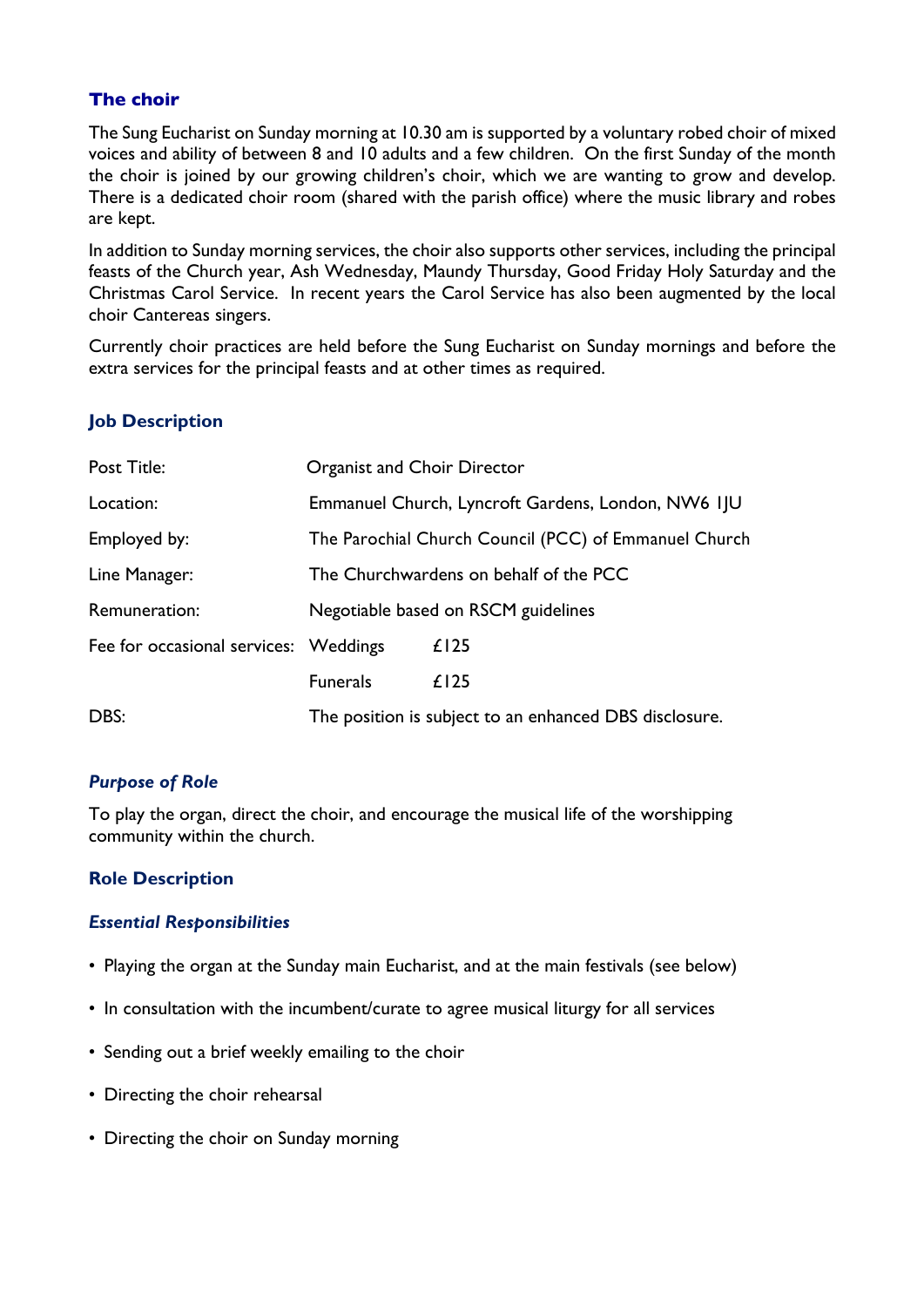• To build up and encourage the musical life of Emmanuel Church through maintaining and expanding participation in the choir and develop new and existing opportunities for music to become a greater part of the life of Emmanuel Church.

#### *Privileges*

- The Organist and Choir Director will have the right to teach students on the Emmanuel organ and piano and to practice although this will have to be negotiated around other events and bookings in the community space at the west end of the church.
- The Organist and Choir Director will have first refusal on playing or directing music for weddings, funerals, and memorial services. To arrange for a choral group for such services on request and to offer advice on suitable music choices where appropriate.

# **Personal Specification**

#### *Essential Skills & Characteristics*

- An experienced organist and choir trainer;
- An ability to lead congregational singing;
- Collaborative and friendly in approach;
- An ability to work with singers of different skills, ages and ability;
- Committed to the Christian ethos, with an ability to give expression and be an advocate for that ethos
- Occupational requirement to complete a Confidential Declaration, to hold an Enhanced DBS (or be prepared to) & willing to sign the Emmanuel Church Safeguarding Declaration.

# *Desirable Characteristics*

- Knowledge of Christian liturgical repertoire, and experience choosing music and hymns
- Experience with a mixed ability choir
- An interest in developing other music groups
- An interest in the general musical life of the church's worship

# *Time off*

- The role would offer 6 Sundays per year free, for which a deputy would need to be found.
- These Sundays would necessarily need to avoid the major Christian festivals (i.e. Christmas and Easter).